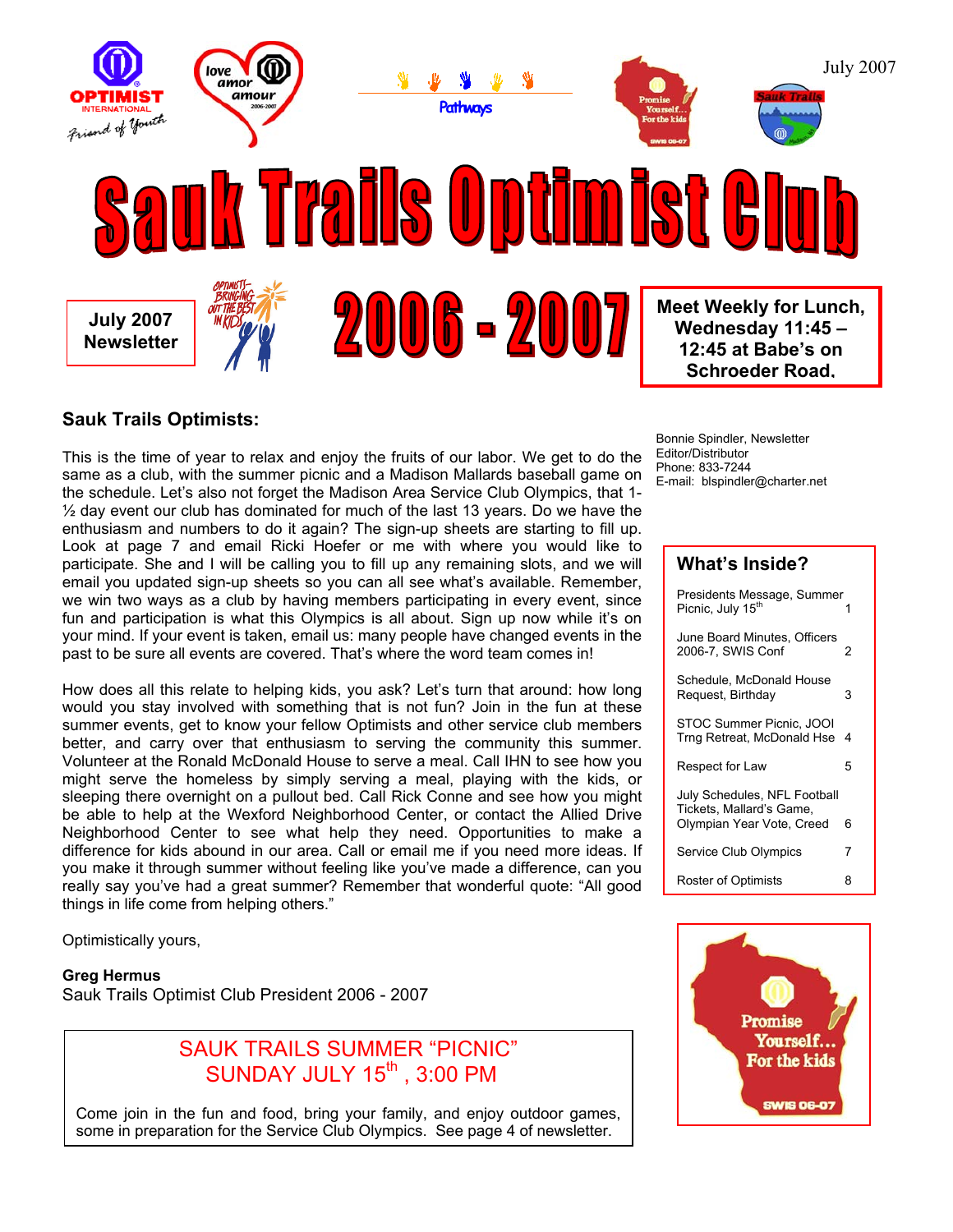### July 2007

## **July 2007 Sauk Trails Optimist Club, Ltd. Page 2 of 8**

#### **Members in Attendance:**

**Past President:<br>Board Members** 

**President:** Greg Hermus<br> **Vice President:** Kevin Campos **Kevin Campos, Barb Mulcahy<br>Rick Thomas Carole Klopp, Kathy Johnson, Bill Monkemeyer, Ricki Hoefer Sec/Treasurer Gene Spindler Board Member Not Present: Bob Wortinger** 

#### **Sauk Trails Optimist Club STOC Board Minutes, Park Bank, Raymond Road, 06/12/2007**

The meeting was called to order at 4:35 pm.

The minutes of the May 8, 2007 Board Meeting were discussed. A motion was made (Barb Mulcahy), seconded (Carole Klopp) and passed to approve the minutes of the May Board meeting.

The Financial Report through May 31, 2007 was presented to the Board. The Board discussed the information provided. A motion was made (Carole Klopp), seconded (Rick Thomas) and passed to accept the Treasurer's Report.

Greg Hermus gave the President's Report. Greg reported on the Respect for Law event (June  $13<sup>th</sup>$ ) and encouraged as many members as possible to attend. There will be a NOW (New Optimists Wanted) meeting on June 26<sup>th</sup> and members are encouraged to attend and to invite other persons to the meeting. There will be a door prize awarded to one member on the  $26<sup>th</sup>$ . There was a motion (Carole Klopp), seconded (Barb Mulcahy) and passed that the new member fee would be waived for all new members who sign up on the  $26<sup>th</sup>$ . The MASCC Olympics was discussed and there was a motion (Gene Spindler), seconded (Carole Klopp) and passed that the club would provide \$5 support for all events where the individual cost is \$10 or more and will provide \$10 support to members who attend the evening banquet on July  $24<sup>th</sup>$ . No-shows will lose their subsidies unless they find a replacement.

Committee Updates: There was a motion (Carol Klopp), seconded (Gene Spindler) and passed that the Club would provide \$1,540 to support the JOOI Club training activity in Wisconsin Dells in August. This was in lieu of sending Jooi members to Montreal for the International Convention, which was too expensive this year. The amount is for 2 rooms for two nights in a condo. A new chair is needed for the Membership Activation Committee, as Kelly Piper is not able to continue in this role. Ricki Hoefer volunteered to chair this committee.

Under other business a Summer Picnic was discussed and it was reported that it would be at the Scherer's residence on Sunday July  $15<sup>th</sup>$ . More information will be provided to members as decisions are finalized.

The meeting adjourned at 5:25. The date, time and location for the next Board Meeting **is set for 4:30 on July 10th at the Park Bank on Raymond Road.** 

\*\*\*\* Please note that any member may attend board meetings \*\*\*

**Gene Spindler**, Secretary/Treasurer 2006-2007

## SWIS – Southern Wisconsin **Conferences**

| August 10 <sup>th</sup> – 11 <sup>th</sup> , 07 | <b>Madison</b>    |
|-------------------------------------------------|-------------------|
| November $2^{nd}$ – $3^{rd}$ , 07               | <b>Brookfield</b> |
| February $8^{th}$ – $9^{th}$ , 08               | <b>Madison</b>    |
| May $2^{nd} - 3^{rd}$ , 08                      | <b>Wis. Dells</b> |
| August 2008                                     | <b>TBA</b>        |

**Sauk Trails Club Officers 2006-2007** 

**President Greg Hermus** *Rick Thomas (07-08)* 

**Secretary/Treasurer Gene Spindler (cont)** 

> **Past President Rick Thomas**

**Vice Presidents Barb Mulcahy Kevin Campos** 

**Board of Directors Ricki Hoefer Bob Wortinger Bill Monkemeyer Carole Klopp Kathy Johnson** 

*Ricki Hoefer (07-08) Ray Schmitz (07-08)* 

#### **FUTURE BOARD Meetings, 4:30 PM**

July  $10^{th}$ , 2007 August  $14^{\text{th}}$ , 2007 September 11<sup>th</sup>, 2007 October  $9<sup>th</sup>$ , 2007 November  $13^{\text{th}}$ , 2007 December  $11^{th}$ , 2007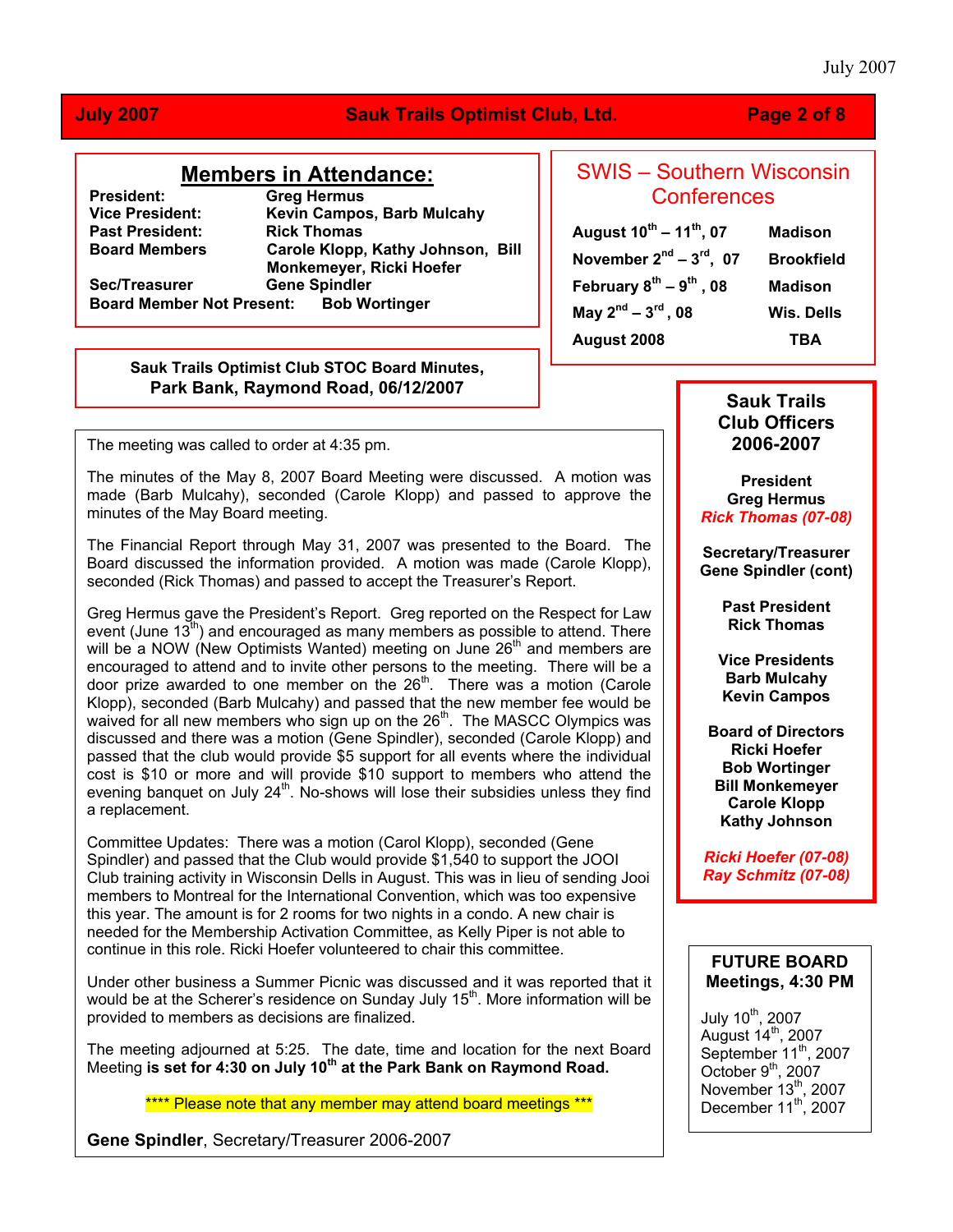July  $4^{\text{th}}$  – CANCELLED<br>July  $9^{\text{th}}$  – 4:30 PM Board, Park B

## **July 2007 Sauk Trails Optimist Club, Ltd. Page 3 of 8**

#### **July 2007 Schedule**:

 $-$  Lunch Babe's, 11:45 am

July  $9^{th}$  – 4:30 PM Board, Park Bank Raymond Rd.<br>July 11<sup>th</sup> – Lunch Babe's, 11:45 am

July  $18^{th}$  – Lunch Babe's, 11:45 am July 23<sup>rd</sup> – 24<sup>th</sup> - Service Club Olympics July 25<sup>th</sup> - CANCELLED at BABES July 25<sup>th</sup> - Ronald McDonald House meal

#### **Ronald McDonald House Volunteer Opportunity**

If anyone is looking for a small group or family activity - come and join us for dinner at the Ronald McDonald House. Cook a meal for families of critically ill children and help them as they help their children.

We need summer help with meals for 20-25 people - children are welcome -it is a fun activity and serves a terrific purpose. Contact Laurie Irwin at 23[2-4660 or lirwin@rmhcma](mailto:lirwin@rmhcmadison.org)dison.org.

**DATES** | Location | Speaker | Topic | Lunch *July 4<sup>th</sup> CANCELLED* Fourth of July NA NA *July 11<sup>th</sup>* **Babes** Dale Kalscheur | Optimist Preparation for 26 mile run Club Wrap or Beef Taco Salad *July 18<sup>th</sup>* **Babes** Liz Ringle | United Way – Care **Givers** Cajun Chicken Sandwich or ½ Cobb Salad *July 25<sup>th</sup> CANCELLED* Service Club Olympics – July 23-  $\frac{24^{\text{th}}}{\text{Service Club}}$ NA NA **August 1st**  Babes Olympics Optimist Sharing Stories from Service Club Olympic Fish Sandwich or Cajun Fried Chicken Salad **August 8<sup>th</sup> <b>Babes** Renee Moe or Deedra Atkinson, United Way - "Agenda For Change in Dane County." Chicken Sandwich or Chicken Taco Salad **August 15<sup>th</sup> Babes** TBA TBA TBA BLT or <sup>1</sup>/<sub>2</sub> Cobb Salad **August 22<sup>nd</sup> Babes** TBA TBA TBA Club Sandwich or Beef Taco Salad **August 29<sup>th</sup> <b>Babes** TBA TBA Turkey & Swiss or Cajun Fried Chicken Salad<br>BBQ Chicken **September 5<sup>th</sup> <b>Babes** TBA TBA Sandwich or ½ Chicken Caesar Salad **September 12<sup>th</sup> Babes** Babes United Way - Chicken Pita Wrap or Chicken Taco Salad **September 19<sup>th</sup> | Babes** | JOOI Club Officer | 07-08 Planning | Club Wrap or Beef Taco Salad **September 26<sup>th</sup> CANCELLED** STOC Banquet in Evening for 07-08 BUFFET DINNER in EVENING

## **REMINDER**

STOC Articles for August Newsletter due to Bonnie Spindler by **July 28th, 2007.** 



| Laurie Irwin          | 7/5  |
|-----------------------|------|
| Dale Kalscheur        | 7/6  |
| John Scherer          | 7/6  |
| Joe Marty             | 7/10 |
| <b>Alison Scherer</b> | 7/14 |
| Lori Davis            | 7/18 |
| <b>Barb Mulcahy</b>   | 7/28 |

The board can reschedule dates and activities.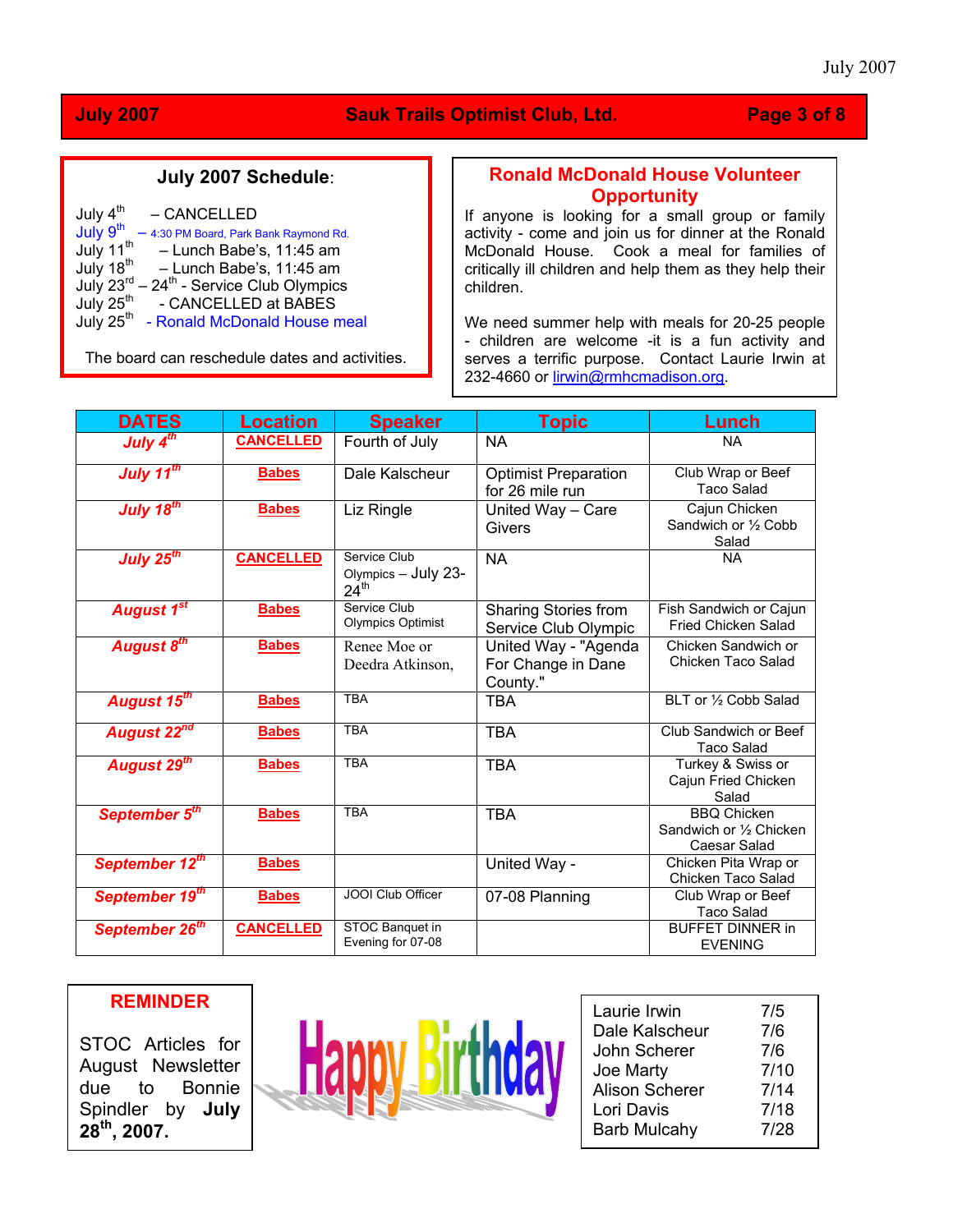#### **July 2007 Sauk Trails Optimist Club, Ltd. Page 4 of 8**

# **SAUK TRAILS – STOC, SUMMER 'PICNIC'**

It's time for the annual STOC picnic and "warm up for the Service Club Olympics". John and Alison Scherer have graciously offered their newly remodeled home and spacious yard for bocce, Frisbee golf, lawn dice, ladder ball, croquet, and if someone has a net they can bring (let Kathy know), even volleyball!

DATE: **Sunday, July 15th from 3:00 -7:30ish**.

## WHERE: **4549 Stonewood Drive, Middleton.**

Directions from Beltline: Exit Airport Road west, go 1 mile past the airport and Tallards Station, turn left onto Stone Wood Drive (there's a streetlight on the corner) and go all the way to the very top of the hill, on the right (north) side of the road. Phone: 836-0151



This is a family event and "the little ones" (as Bailey would say) are more than welcome. Scherer's have a dog-named "Charlie"; she is a larger, middle-aged lab/shepherd mix. She is quite mellow and does not mind kids at all as they always seem to leave a few unintentional treats on the ground... :)

appetizer is being passed at meetings, but if you want to come and can't make a meeting, just email Kathy Johnson (kjohnson@rmstrategies.net) to sign up. John and Alison will provide plates, plastic dinnerware, and plastic glasses. The club will provide meat for grilling (hamburgers/hot dogs). A sign up list for salad, dessert, beverage, buns and

time as always. This event is for ALL Sauk Trails Optimists and their families or significant So bring your family, your bocce set, volleyball net, lawn chairs, food, and sunscreen. It will be a fun **o thers.**

**[Kathy Johnson](mailto:kjohnson@rmstrategies.net)**, Coordinator kjohnson@rmstrategies.net

### **JOOI SUMMER CONFERENCE**

The Spartan Youth Service Team (JOOI Club) Board of Directors will be attending leadership training in WI Dells from **August 14-17**. The students will have an opportunity to bond as a team, learn the procedures for running an effective meeting, learn what makes a good leader, and plan activities for the upcoming school year. There will be 12 students attending this meeting. If you would like to help with the conference, please contact Rick Thomas at 212-7582 or [thomas@kw.com.](mailto:thomas@kw.com)

## Ronald McDonald House

On Wednesday, June 27<sup>th</sup>, Rick, Julie and Zachary Thomas cooked a meal of tenderloin tips over wild rice pilaf, rolls, pasta salad, and vegetables for the 25 people staying at the Ronald McDonald House. We will be cooking a meal again in July. If you are interested in helping prepare the meal, please contact Rick Thomas at: [thomas@kw.com](mailto:thomas@kw.com) or 212-7582.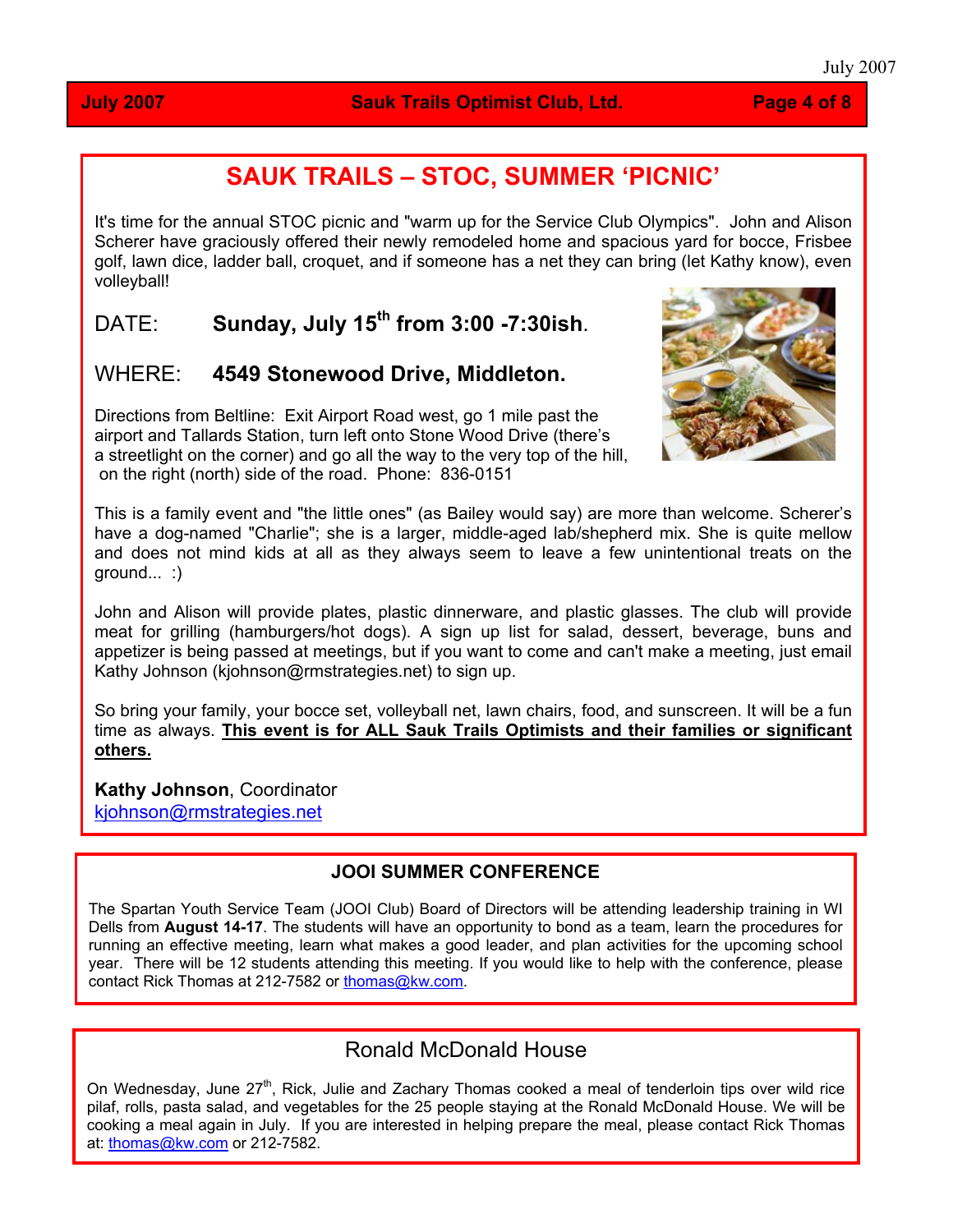### **July 2007 Sauk Trails Optimist Club, Ltd. Page 5 of 8**

## RESPECT for LAW, June 13<sup>th</sup>, 2007

Sauk Trails Optimist Club Honored police officers from the Madison Police Department on June 13th. Below are their pictures and information about each of the officers. Thanks to Steve Bailey for coordinating.



Officer Jason Ostrenga - Officer Ostrenga has been with the Madison Police Department since May of 1999 and is in his second year has one of the two Neighborhood Officers for the Allied Dr. neighborhood. As the neighborhood officer, he organized a very successful "midnight" drop-in men's basketball league, with over 40 men (18-35) participating. Not only did this program give these individuals something positive to participate in during night time hours, but allowed them to meet with the officers in a positive way. Jason also helps organize the Community Meal in the neighborhood where citizens of the community can interact in a positive way, not only with each other, but also with the police. Officer Ostrenga has also been involved in numerous criminal investigations, arrests and search warrants in the area.





Officer Jason Ostrenga, Club President Greg Hermus, Detective Tom Colby

Det. Tom Colby - Det. Colby has been a member of the Madison Police Department for almost 32 years and a detective for 23 years. He specializes in the financial crimes and arson investigations and coauthored the State Statute for Identity Theft, which has helped tremendously in the charging and prosecution of individuals engaged in financial crimes. Tom is also a director for the Financial Crimes Investigators of Greater Madison, which is a collaboration of individuals and representatives of local, state, and federal law enforcement, the banking industry and business community. Within the Madison Police Department, Det. Colby's attitude, work ethnic and approach to investigation are an inspiration to his co-workers. He is extremely generous with his time and expertise as a mentor to fellow detectives and to officers.

#### **Madison Police Officers**

*(Left to right):*  Lt. Victor Wahl Officer Jason Ostrenga Captain Jay Lengfeld Detective Tom Colby Lt. Tony Bitterman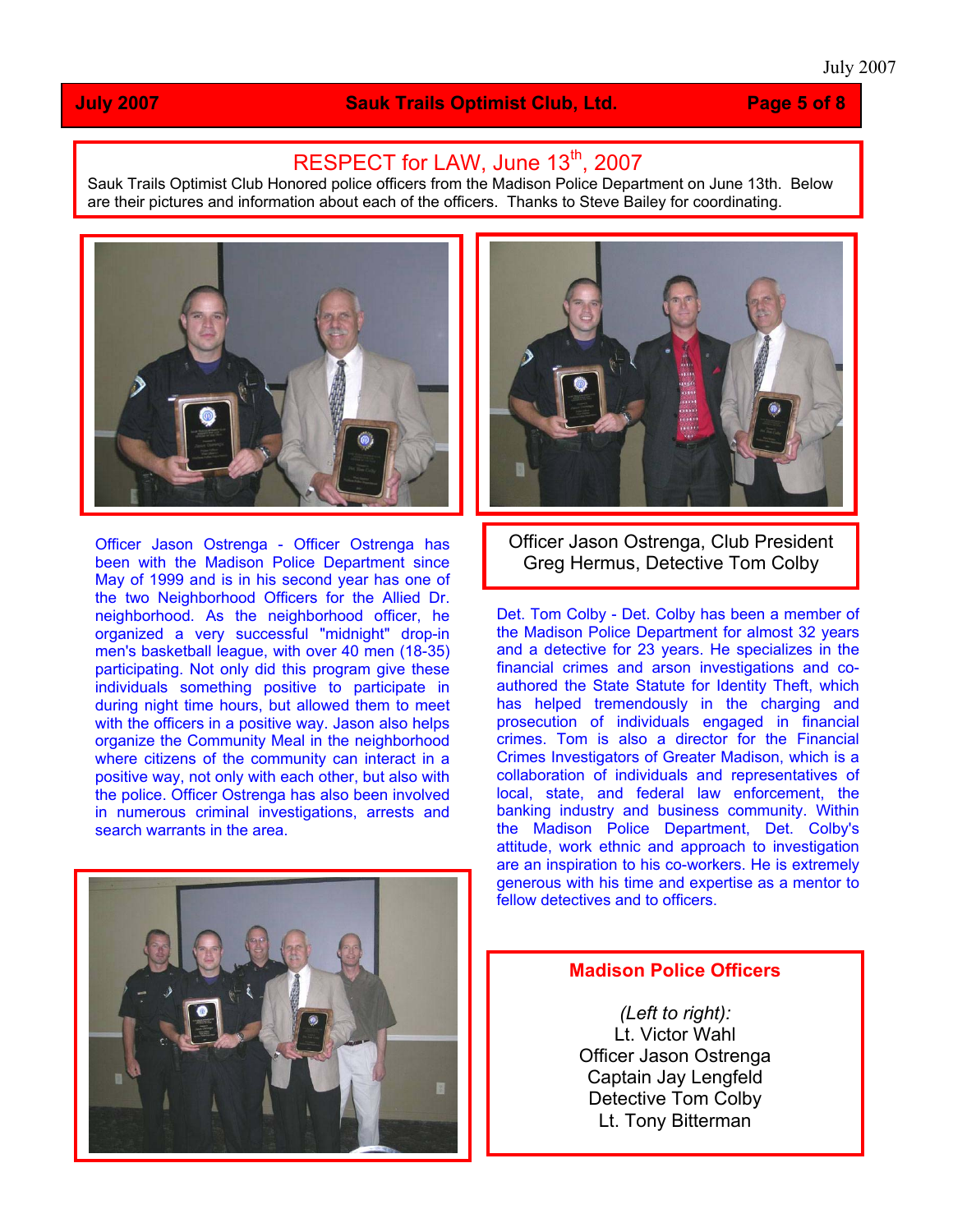# **SCHEDULE for July 2007**

| Sun                       | Mon                                     | Tue                                       | Wed (Babe's, $11:45 - 12:45$ )<br><b>PM</b>                                    | Thu       | Fri       | <b>Sat</b> |
|---------------------------|-----------------------------------------|-------------------------------------------|--------------------------------------------------------------------------------|-----------|-----------|------------|
|                           |                                         |                                           | 4 Fourth of July, CANCELLED<br>at Babes                                        | 5         |           |            |
| 8                         | <u>9</u>                                | 10 Board<br>Meeting                       | 11 Dale Kalscheur - 26 Mile<br><b>Run Preparation</b>                          | 12        | <u>13</u> | 14         |
| <b>15 STOC</b><br>Potluck | 16                                      | 17                                        | 18 United Way - Liz Ringle,<br><b>Care Givers</b>                              | <u>19</u> | 20        | 21         |
| 22                        | 23 (eve)<br>Service<br>Club<br>Olympics | $24$ (day)<br>Service<br>Club<br>Olympics | 25 Babes CANCELLED,<br>Service Club Olympics $23^{\text{rd}} - 24^{\text{th}}$ | 26        | 27        | 28         |
| 29                        | 30                                      | $\overline{31}$                           |                                                                                |           |           |            |

## **NFL Raffle Ticket Sale**

**Football Craze Tickets :** Our Club received 100 Football Craze Tickets to sell. All are sold – great job to all who sold tickets!! If the SWIS district sells all 4,960 tickets, we will receive \$12 for each ticket sold. This would give us \$1,200 for our Youth Programs. *(If members can sell more, we might be able to get more tickets within a couple weeks.)* **Gene Spindler**, Coordinator

### **Mallard's Game**

There has been interest in attending a Mallard's game this year in the group section of the stadium. Please contact Kathy Johnson at: [kjohnson@RMStrategies.net](mailto:kjohnson@RMStrategies.net) if you are interested. Dates will be determined if interest is sufficient.

## **Olympian of the Year**

Nomination papers for five nominees for the 2007 Olympian of the Year award have been placed on the MASCC web site. This award recognizes someone for a lifetime of service to youth sports in the Madison area. Please use the following link to access the nominees and provide feedback on your choice to Greg Hermus or Tim Belter, who will cast our club's vote for Olympian of the Year at the July 16<sup>th</sup> MASCC lunch meeting. Note that our nominee and STOC club member Steve Bailey is at the top of the list.

<http://www.madison.com/communities/mascc/library/index.php>

## **The Optimist Creed**

**Promise yourself** 

**To be so strong that nothing can disturb your peace of mind.** 

**To talk health, happiness and prosperity to every person you meet.** 

**To make all you friends feel that there is something in them.** 

**To look at the sunny side of everything and make your optimism come true.** 

**To think only of the best, to work only for the best and expect only the best.** 

**To be just as enthusiastic about the success of others at you are about your own.** 

**To forget the mistakes of the past and press on to the greater achievements of the future.** 

**To wear a cheerful countenance at all times and give every living creature you meet a smile.** 

**To give so much time to the improvement of yourself that you have no time to criticize others.** 

**To be too large for worry, too noble for anger, too strong for fear, and too happy to permit the presence of trouble.** 

## Sauk Trails Optimist Club NEW OPTIMISTS WELCOMED – NOW DINNER Held Tuesday 6/26/2007

There were 17 attending the dinner buffet for the NOW meeting. Dan Googins, NOW Chair and Fred Dorn, OI Foundation Chair provided information about the Optimist organization. Sauk Trails President Greg Hermus and Steve Bailey provided information specific to the Sauk Trails Optimist Club's activities / events to support youth in the community. There were 3 guests present and others that could not make it due to last minute conflicts. The goal is to increase membership to help more youth. The dinner ended a little after 7:00 PM as planned. Thanks to all.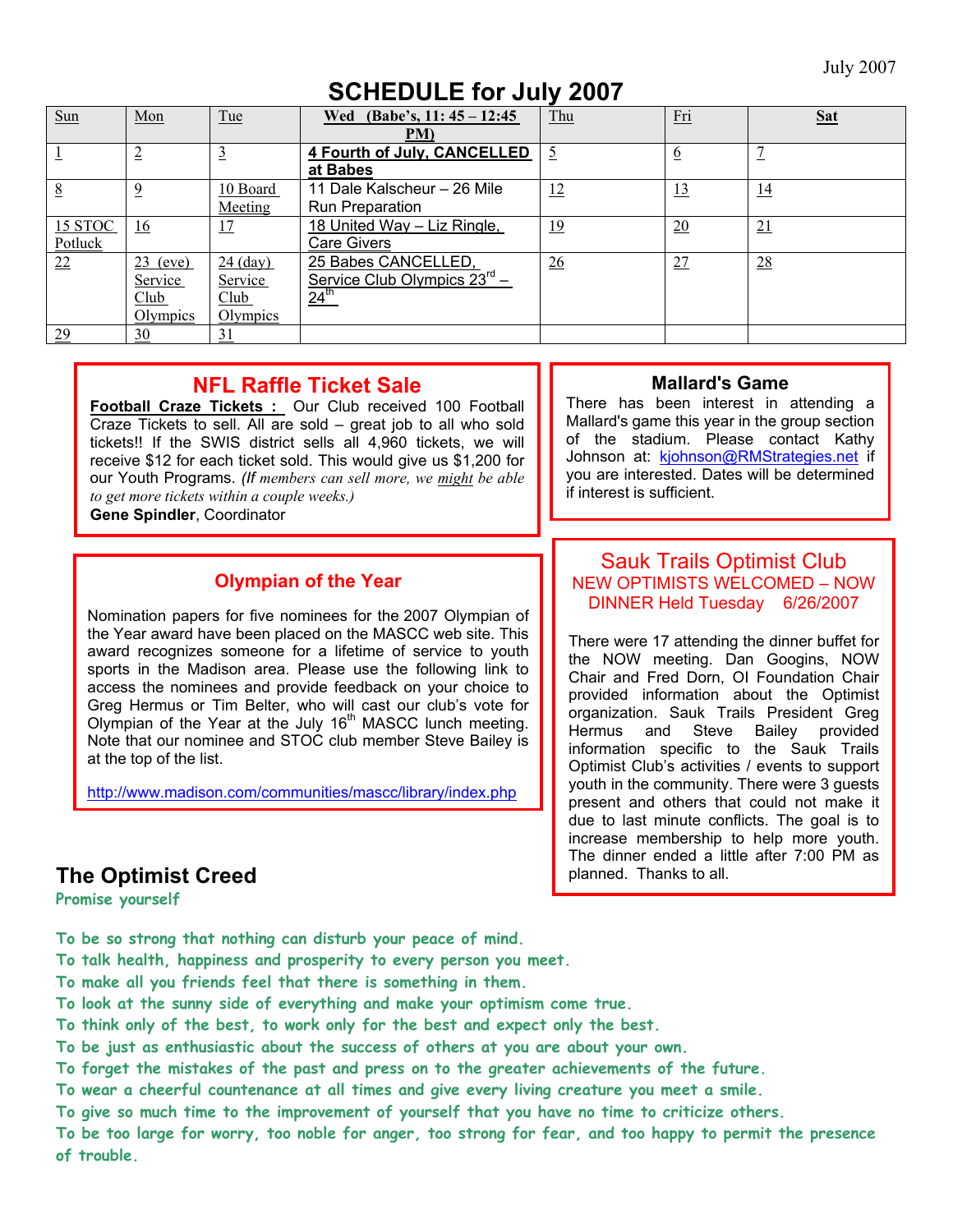# Sign up at lunches or e-mail to

**Greg Hermus at: [Ghbadger@charter.net](mailto:Ghbadger@charter.net) or Ricki Hoefer at: [Philricki@aol.com](mailto:Philricki@aol.com).** 

## **2007 SERVICE CLUBS OLYMPICS MEMBER SIGN UP SHEET MONDAY, JULY 23, AND TUESDAY, JULY 24, 2007**

(Please make a copy of this sheet for each of your members.)

| Member Name: |  |  |  |
|--------------|--|--|--|
| Club Name:   |  |  |  |
| Club Rep or  |  |  |  |
| Event Chair: |  |  |  |
|              |  |  |  |

Please check those events in which you are interested in participating. A single, final list will be compiled after all club members have turned these sheets into your Olympics Club Rep.

### **1. July 23 Evening Events**

- Eight-Ball Pool (6 p.m.) Blue Chalk Club, 2248 Deming Way, 836-8588
- Bowling (6 p.m.) Schwoegler's Park Towne, 440 Grand Canyon Drive, 833-7272
- Texas Hold 'Em (6 p.m.) J. T. Whitney's,  $674$  S. Whitney Way,  $274-1776$

**2. July 24 Morning Events** (Cherokee - 249-1000; Bridges Golf Course - 244-1822) Starting times are noted after each event. All morning events are over by 12 noon.

- 5K Run (7 a.m.) Cherokee West parking lot
- Golf (7:30 a.m.) Bridges Golf Course, 2702 Shopko Drive, Highway 30
- \_\_\_\_ Volleyball (7:30 a.m.)POOLEY'S, 5441 High Crossing Blvd., 242-1888
- Bike Race (9 a.m.) Windsor Park
- Ping Pong (9 a.m.) Cherokee Indoor Tennis Court 1

### **3. July 24 Afternoon Events**

- Swimming  $(11:30 1:15 \text{ p.m.})$  Cherokee Pool
- Backgammon (1:30) Center Court Lounge Upper Level
- Bocce  $(1:30)$  Cherokee NE side of parking lot
- Bridge (1:30) Center Court Lounge Upper Level
- \_\_\_\_ Checkers (1:30) Sequoya Room Annex
- \_\_\_\_ Cribbage (1:30) Center Court Lounge West Upper Level
- \_\_\_\_ Euchre (1:30) Sequoya Room
- \_\_\_\_ Horseshoes (1:30) Cherokee NE side of parking lot
- Racquetball (1:30) Cherokee Next to Court 5
- Scrabble (1:30) Sequoya Room Annex
- Tennis (1:00) Cherokee Indoor Tennis Courts 1 through 4

## **4. July 24 Open Events**

- Agility Course ( $3 5$  p.m.) Cherokee Indoor Tennis Courts 5 and 6
- Bait Casting  $(3 5 \text{ p.m.})$  Cherokee Indoor Tennis Courts 5 and 6
- Darts  $(3 5 p.m.)$  Cherokee Indoor Tennis Courts 5 and 6

### **5. July 24 Evening Events**

- Cocktails (4:30 p.m.) Cherokee Lounge Upper Level
- Dinner/Awards (5:30 p.m. 8 p.m.) Cherokee Lounge Upper Level